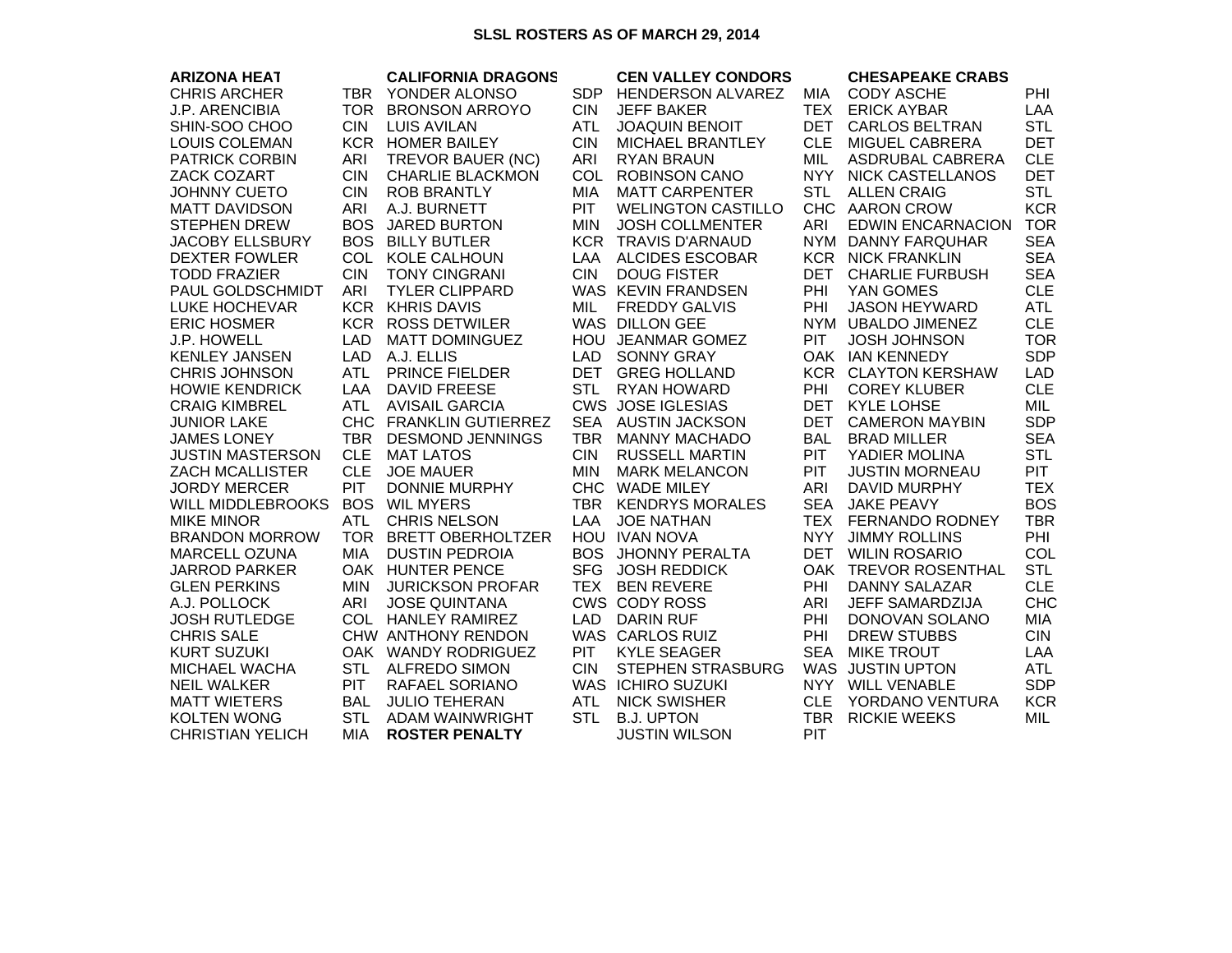## **SLSL ROSTERS AS OF MARCH 29, 2014**

| <b>EMERALD CITY OSPREY</b> |            | <b>GALAPAGOS TORTOISES</b> |            | <b>JACKSON HOLE GUIDES</b> |            | <b>MALIBU WAVE</b>         |            |
|----------------------------|------------|----------------------------|------------|----------------------------|------------|----------------------------|------------|
| <b>DUSTIN ACKLEY</b>       |            | SEA PEDRO ALVAREZ          | <b>PIT</b> | <b>BRANDON BELT</b>        |            | SFG GRANT BALFOUR          | <b>OAK</b> |
| <b>JOSE ALTUVE</b>         |            | HOU OSWALDO ARCIA          | MIN        | <b>CRAIG BRESLOW</b>       |            | <b>BOS DARWIN BARNEY</b>   | <b>CHC</b> |
| <b>ADRIAN BELTRE</b>       | TEX        | <b>JACKIE BRADLEY JR</b>   |            | <b>BOS DOMONIC BROWN</b>   | PHI        | <b>JAY BRUCE</b>           | <b>CIN</b> |
| <b>GREGOR BLANCO</b>       | <b>SFG</b> | MATT CAIN                  |            | SFG CLAY BUCHHOLZ          |            | BOS D. DAVID CARPENTER     | <b>ATL</b> |
| PETER BOURJOS              |            | LAA ALEX COBB              |            | TBR DYLAN BUNDY (NC)       |            | BAL AROLDIS CHAPMAN        | <b>CIN</b> |
| <b>CHRIS CARTER</b>        |            | HOU NEAL COTTS             |            | TEX STARLIN CASTRO         |            | CHC TYLER CHATWOOD         | COL        |
| <b>ANDREW CASHNER</b>      |            | SDP WADE DAVIS             |            | <b>KCR HANK CONGER</b>     |            | LAA JESSE CRAIN            | <b>CHW</b> |
| <b>BRANDON CRAWFORD</b>    | <b>SFG</b> | DANE DE LA ROSA            | LAA        | <b>NELSON CRUZ</b>         |            | TEX COCO CRISP             | <b>OAK</b> |
| YU DARVISH                 |            | TEX IAN DESMOND            |            | WAS ALEJANDRO DE AZA       |            | <b>CWS CHRIS DENORFIA</b>  | <b>SDP</b> |
| <b>CHRIS DAVIS</b>         |            | <b>BAL ANDRE ETHIER</b>    |            | LAD RANDALL DELGADO        | ARI        | R.A. DICKEY                | <b>NYM</b> |
| YUNEL ESCOBAR              |            | TBR MATT GARZA             |            | TEX JOSH DONALDSON         |            | OAK LUCAS DUDA             | <b>NYM</b> |
| <b>DANNY ESPINOSA</b>      |            | WAS KEVIN GAUSMAN          |            | BAL MARCO ESTRADA          | MIL        | NATHAN EOVALDI             | MIA        |
| <b>CASEY FIEN</b>          | MIN        | CARLOS GONZALEZ            |            | COL JOSE FERNANDEZ         | MIA        | <b>ZACH GREINKE</b>        | LAA        |
| <b>BRETT GARDNER</b>       |            | NYY GRANT GREEN            |            | LAA ALEX GORDON            |            | <b>KCR COLE HAMELS</b>     | <b>PHI</b> |
| <b>EVAN GATTIS</b>         | <b>ATL</b> | <b>JASON GRILLI</b>        | <b>PIT</b> | <b>ANTHONY GOSE</b>        |            | TOR KELVIN HERRERA         | <b>KCR</b> |
| YASMANI GRANDAL            |            | SDP CHASE HEADLEY          |            | SDP LUKE GREGERSON         |            | SDP OMAR INFANTE           | <b>MIA</b> |
| <b>JEDD GYORKO</b>         |            | SDP KELLY JOHNSON          |            | TBR BRYCE HARPER           |            | WAS HISASHI IWAKUMA        | <b>SEA</b> |
| <b>JOSH HAMILTON</b>       |            | LAA ADAM JONES             |            | <b>BAL AARON HILL</b>      | ARI        | <b>JIM JOHNSON</b>         | <b>BAL</b> |
| <b>CASEY JANSSEN</b>       |            | TOR JASON KUBEL            | <b>CLE</b> | <b>JASON KIPNIS</b>        |            | CLE PAUL KONERKO           | <b>CWS</b> |
| <b>JOHN JASO</b>           |            | OAK BRYAN LAHAIR (NC)      |            | CHC MIKE LEAKE             | <b>CIN</b> | <b>JONATHAN LUCROY</b>     | MIL        |
| <b>ADAM LAROCHE</b>        |            | WAS JON LESTER             |            | <b>BOS EVAN LONGORIA</b>   |            | TBR LEONYS MARTIN          | <b>TEX</b> |
| <b>TIM LINCECUM</b>        |            | SFG JED LOWRIE             |            | OAK NICK MARKAKIS          |            | <b>BAL VICTOR MARTINEZ</b> | <b>DET</b> |
| <b>AARON LOUP</b>          |            | TOR JAKE MARISNICK         |            | MIA BRANDON MCCARTHY       | ARI        | <b>VIN MAZZARO</b>         | <b>PIT</b> |
| <b>EDWARD MUJICA</b>       | <b>STL</b> | <b>JESUS MONTERO</b>       |            | SEA DARNELL MCDONALD       |            | CHC ANDREW MCCUTCHEN       | <b>PIT</b> |
| <b>MIKE NAPOLI</b>         |            | <b>BOS MATT MOORE</b>      |            | TBR DEVIN MESORACO         | <b>CIN</b> | <b>BRANDON MOSS</b>        | <b>OAK</b> |
| <b>DIONER NAVARRO</b>      |            | CHC DEREK NORRIS           |            | OAK SHELBY MILLER          | <b>STL</b> | <b>BRAYAN PENA</b>         | <b>DET</b> |
| <b>CHRIS OWINGS</b>        | ARI        | <b>JOSMIL PINTO</b>        |            | MIN WIL NIEVES             | ARI        | A.J. PIERZYNSKI            | <b>CWS</b> |
| <b>BLAKE PARKER</b>        |            | CHC BUSTER POSEY           |            | SFG BOBBY PARNELL          |            | NYM ERASMO RAMIREZ         | <b>SEA</b> |
| <b>SALVADOR PEREZ</b>      |            | <b>KCR DAVID PRICE</b>     |            | TBR ALBERT PUJOLS          | LAA        | <b>WILSON RAMOS</b>        | <b>WAS</b> |
| <b>TANNER ROARK</b>        |            | WAS ALEXEI RAMIREZ         |            | <b>CWS RYAN RABURN</b>     |            | CLE HYUN-JIN RYU           | LAD        |
| <b>BRENDAN RYAN</b>        |            | NYY ARAMIS RAMIREZ         | MIL        | <b>COLBY RASMUS</b>        |            | TOR MARCO SCUTARO          | <b>SFG</b> |
| PABLO SANDOVAL             |            | SFG ANTHONY RIZZO          |            | CHC JEAN SEGURA            | MIL        | <b>ANDRELTON SIMMONS</b>   | <b>ATL</b> |
| <b>ALFONSO SORIANO</b>     |            | NYY SERGIO ROMO            |            | SFG TYLER SKAGGS           | ARI        | <b>ERIC SOGARD</b>         | <b>OAK</b> |
| <b>TIM STAUFFER</b>        | SDP        | <b>JUSTIN RUGGIANO</b>     | MIA        | <b>DREW SMYLY</b>          | DET        | <b>MARK TEIXEIRA</b>       | <b>NYY</b> |
| <b>DAN STRAILY</b>         |            | OAK ERVIN SANTANA          |            | <b>KCR JACOB TURNER</b>    | MIA        | <b>MARK TRUMBO</b>         | LAA        |
| PEDRO STROP                |            | CHC JAMES SHIELDS          |            | <b>KCR NICK VINCENT</b>    | <b>SDP</b> | <b>MATT TUIASOSOPO</b>     | <b>DET</b> |
| <b>JUSTIN VERLANDER</b>    |            | DET DENARD SPAN            |            | WAS TONY WATSON            | <b>PIT</b> | DAYAN VICIEDO              | <b>CWS</b> |
| <b>JORDAN WALDEN</b>       | ATL        | <b>GIANCARLO STANTON</b>   | MIA        | <b>ZACK WHEELER</b>        |            | NYM JONATHAN VILLAR        | HOU        |
| <b>JAYSON WERTH</b>        |            | WAS JORDAN ZIMMERMANN      |            | WAS TRAVIS WOOD            |            | CHC BRAD ZIEGLER           | ARI        |
| ALEX WOOD                  | ATL        | <b>BEN ZOBRIST</b>         |            | TBR MIKE ZUNINO            |            | SEA RYAN ZIMMERMAN         | <b>WAS</b> |